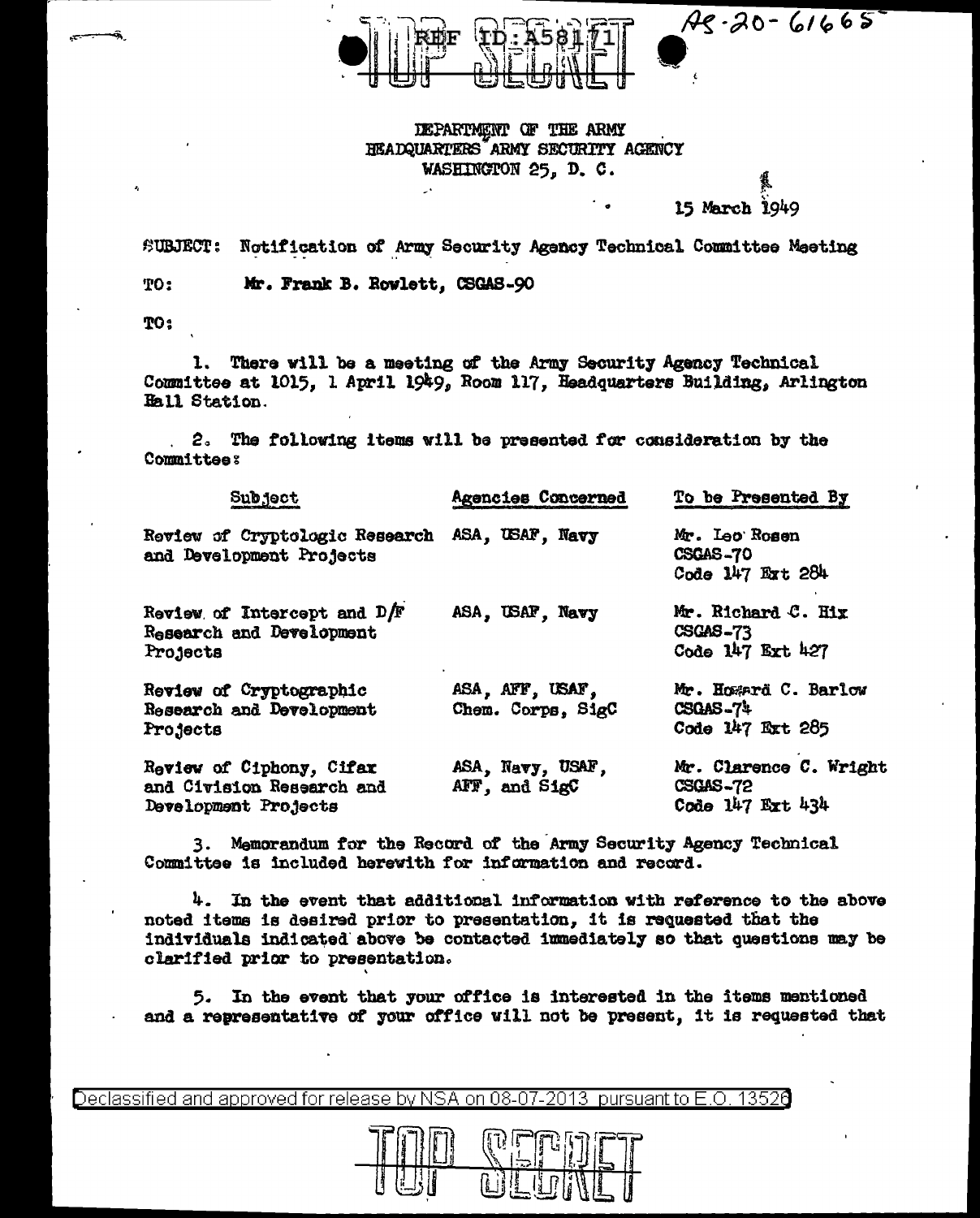

the Secretary, It. Mac C. Eversole, Room 317 Headquarters, Code 147, Extension 216, be advised prior to the date of the meeting of your concurrence in such action as the committee may take on these items.

John a. Geddes

JOHN A. GEDDES It. Colonel, Signal Corps Chairman, ASATC

5 Incls.

- 1. Sub Comm Rpt  $#23$
- 2. Sub Comm Rpt  $#25$
- 3. Sub Com Rpt  $#27$ <br> $4.$  Sub Comm Rpt  $#27$
- Sub Comm Rpt #28
- 5. Memo for Record, dated 14 Mar 49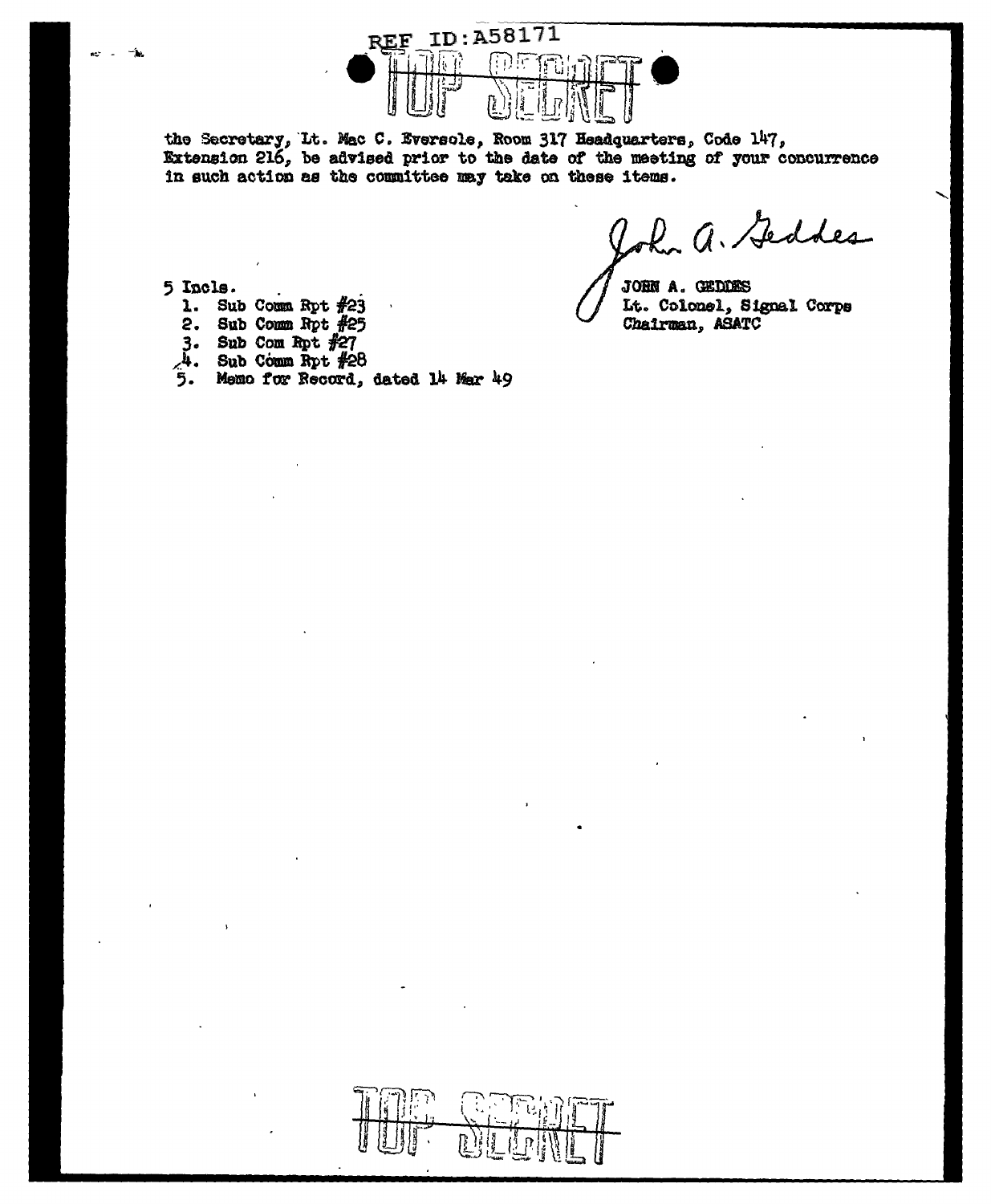

14 March 1949

MEMORANDUM FOR THE RECORD OF THE ARMY SECURITY AGENCY TECHNICAL COMMITTEE SUBJECT: Review of Research and Development Service Projects

1. References:

a. IRS from AS-24 to AS-70, Subject: Review of Research and Development Projects, dated 16 February 1949.

b. WD Circular 126, Subject: Research and Development and Classification of Materiel, dated 17 May 1947.

2. Discussion:

- a. Agencies Concerned:
	- Directing Agency: Army Security Agency  $\mathbf{u}$
	- (2) Other Interested Agencies: Nome
- b. Purpose:

To insure conformity with the Department of the Army Research and Development Program, to eliminate duplicating and unproductive activities, to insure records on all projects are kept current, and to insure prompt action on all completed projects.

3. Recommendations:

It is recommended that:

a. The following projects be continued with no change:

| Department of the Army Numbers | Title                                                           |
|--------------------------------|-----------------------------------------------------------------|
| $(5-6001)$ 29-50-001           | Miscellaneous Services for Research and<br>Development Division |
| $(5 - 6002)$ 29-50-002         | Miscellaneous Services for Other Divisions<br>and Branches      |
| $(5-0008)$ 29-50-004           | Plant Engineering                                               |
| $(0 - 0002)$ 29-90-001         | Research and Development Division Management                    |

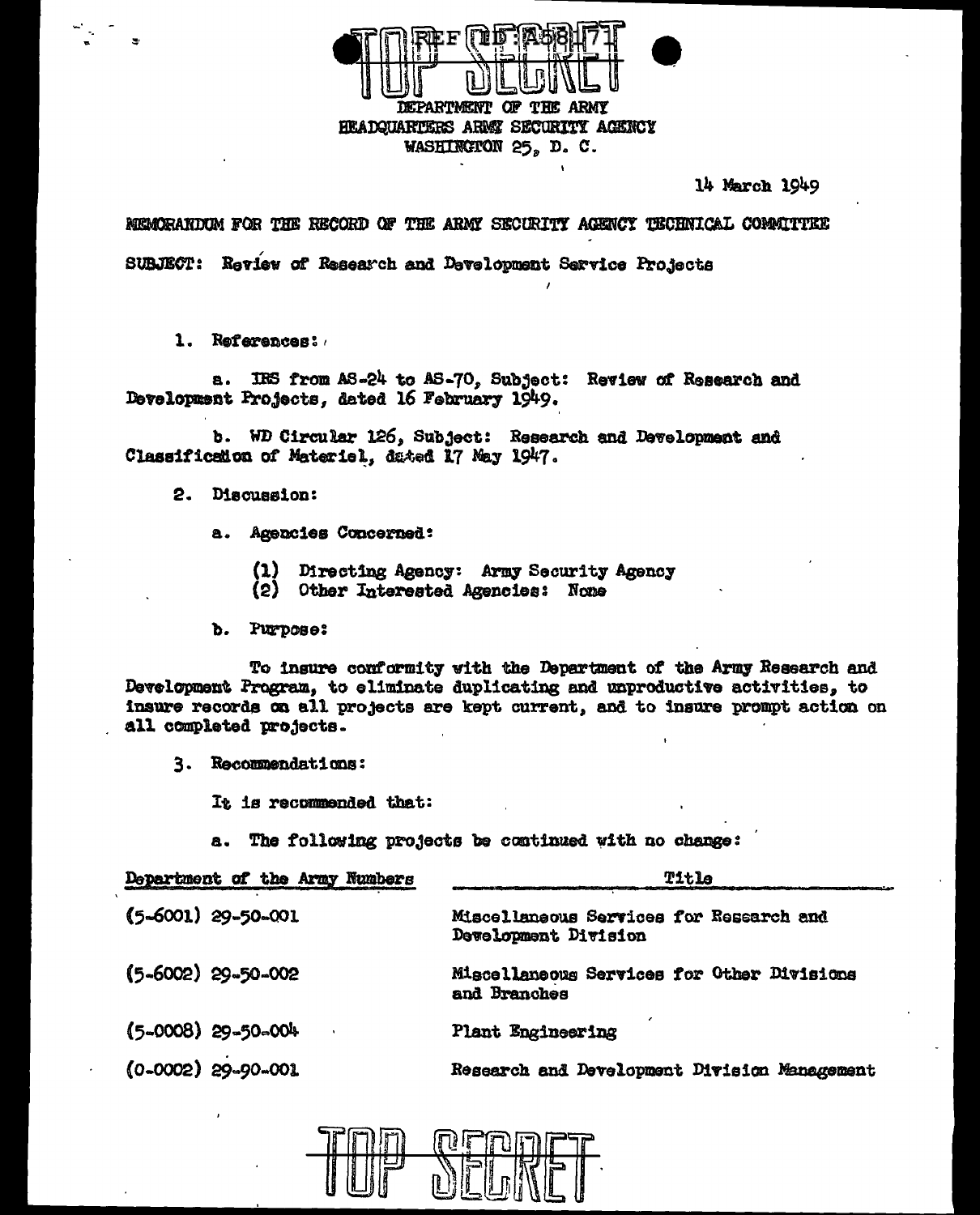

 $\ddot{\cdot}$ 

| $(1-0001)$ 29-90-011    | <b>Technical Staff Management</b><br>$\mathbf{r}^*$         |
|-------------------------|-------------------------------------------------------------|
| $(2-0001)$ 29-90-021    | Management, Ciphony and Cifax Branch                        |
| $$3-0001)$ 29-90-031    | Menagement, Intercept Equipment Branch                      |
| $(4-0001)$ 29-90-041    | Management, Electromechanical Branch                        |
| (5-0001) 29-90-051      | Menagement, Laboratory Services Branch                      |
| (6-0001) 29-90-061      | Management, Cryptologic Branch                              |
| 29-90-071               | Management, Electronics Branch                              |
| $(0-0801)$ 29-91-001    | Research and Development Division Liaison                   |
| $(0-5001)$ 29-91-002    | Army Security Agency Museum                                 |
| $(1 - 0801)$ 29-91-003  | Legal Operations, Research and Development<br>Division      |
| $(1 - 0802)$ 29-91-004. | Research and Development Division Histories                 |
| $(1 - 0803)$ 29-91-005  | <b>Patents Section</b>                                      |
| $(2 - 5001)$ 29-93-021  | Laboratory Maintenance, Ciphony and Cifax<br><b>Branch</b>  |
| $(3 - 5001)$ 29-93-031  | Laboractry Maintenance, Intercept Equipment<br>Branch       |
| $(4 - 5001)$ 29-93-041  | Laboratory Maintenence, Electromechanical Brench            |
| $(5 - 5001)$ 29-93-051  | Maintenence Laboratory Services Branch                      |
| $(6-5701)$ 29-93-061    | Laboratory Maintenance, Cryptologic Branch                  |
| 29-93-071               | Leboratory, Maintenance, Electronics Branch                 |
| $(0-0001)$ 29-95-011    | Research and Davelopment Division Stockroom                 |
| $(0-0004)$ 29-95-013    | Research and Development Division Facilities                |
| $(2 - 0002)$ 29-95-021  | Lekoratory Facilities, Ciphony and Cifax<br><b>Branch</b>   |
| $(3-0002)$ 29-95-031    | Laboratory Facilities, Intercept Equipment<br><b>Branch</b> |